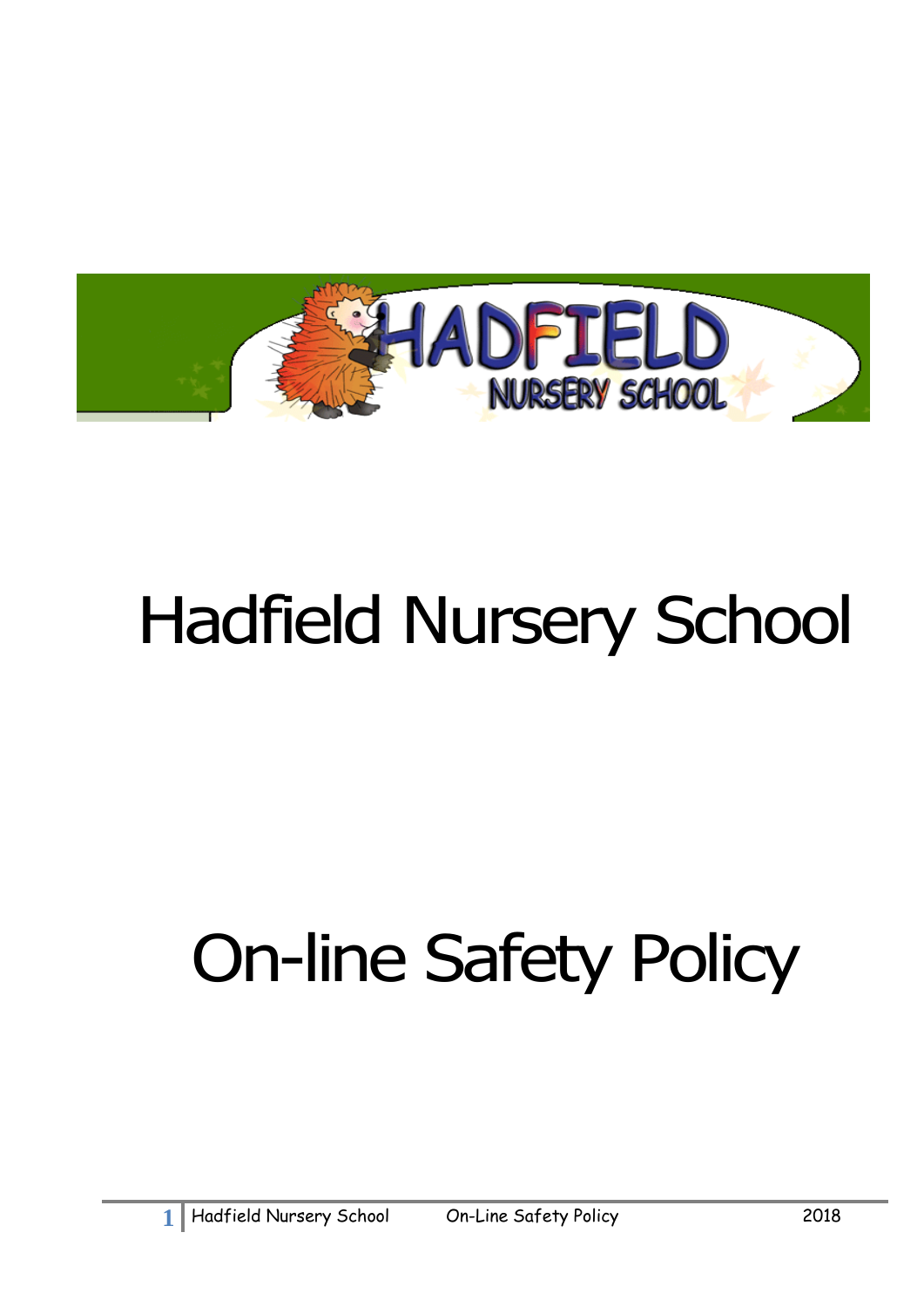# Contents of On-line Safety Policy:

- 1. Introduction
- 2. Context and background
- 3. Roles and Responsibilities
- 4. Technical and Hardware Guidance
- 5. On-Line Safety for pupils
	- a. Internet access at school
	- b. Using the Internet for learning
	- c. Teaching the safe use of the Internet
	- d. Using email with pupils
	- e. Chat and online discussions
	- f. Other online technologies mobile phones etc
	- g. Cyber Bullying
	- h. Contact Details and Privacy
	- i. Deliberate misuse procedures and sanctions
	- j. Complaints
	- k. e-Safety Class Rules for KS1 and KS2
- 6. Use of ICT by school staff
- 7. Staff Acceptable Use Agreement form
- 8. Data Protection policy
- 9. ICT Loans to staff agreement form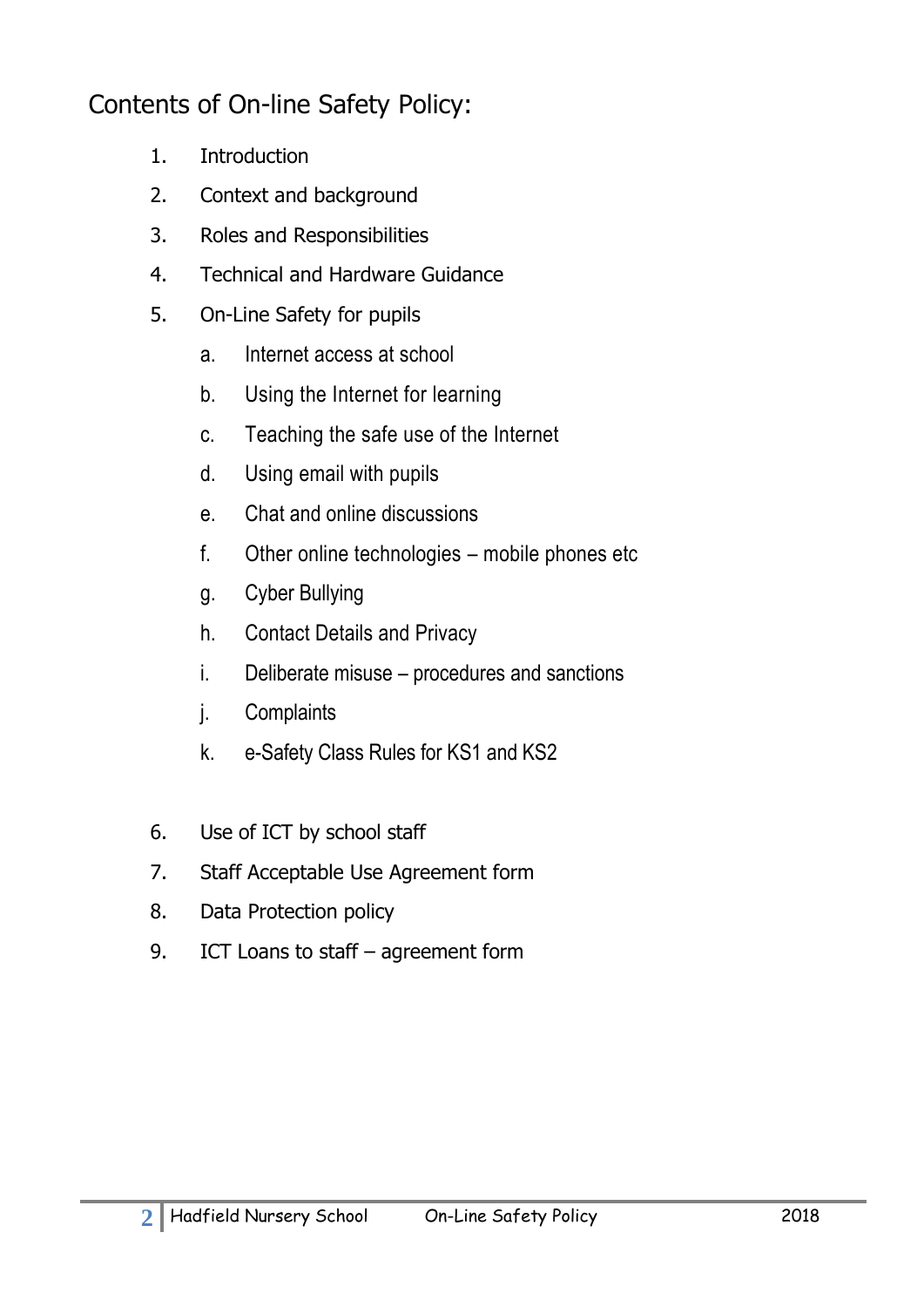# 1. Introduction

Our On-line Safety Policy has been written by the school.

It has been discussed with staff and approved by Governors. It will be reviewed annually.

It is the duty of the school to ensure that every child in our care is safe, and the same principles should apply to the 'virtual' or 'digital' world as would be applied to the school's physical buildings.

This Policy document is drawn up to protect all parties: the children, the staff and the school and aims to provide clear advice and guidance on how to minimise risks and how to deal with any infringements.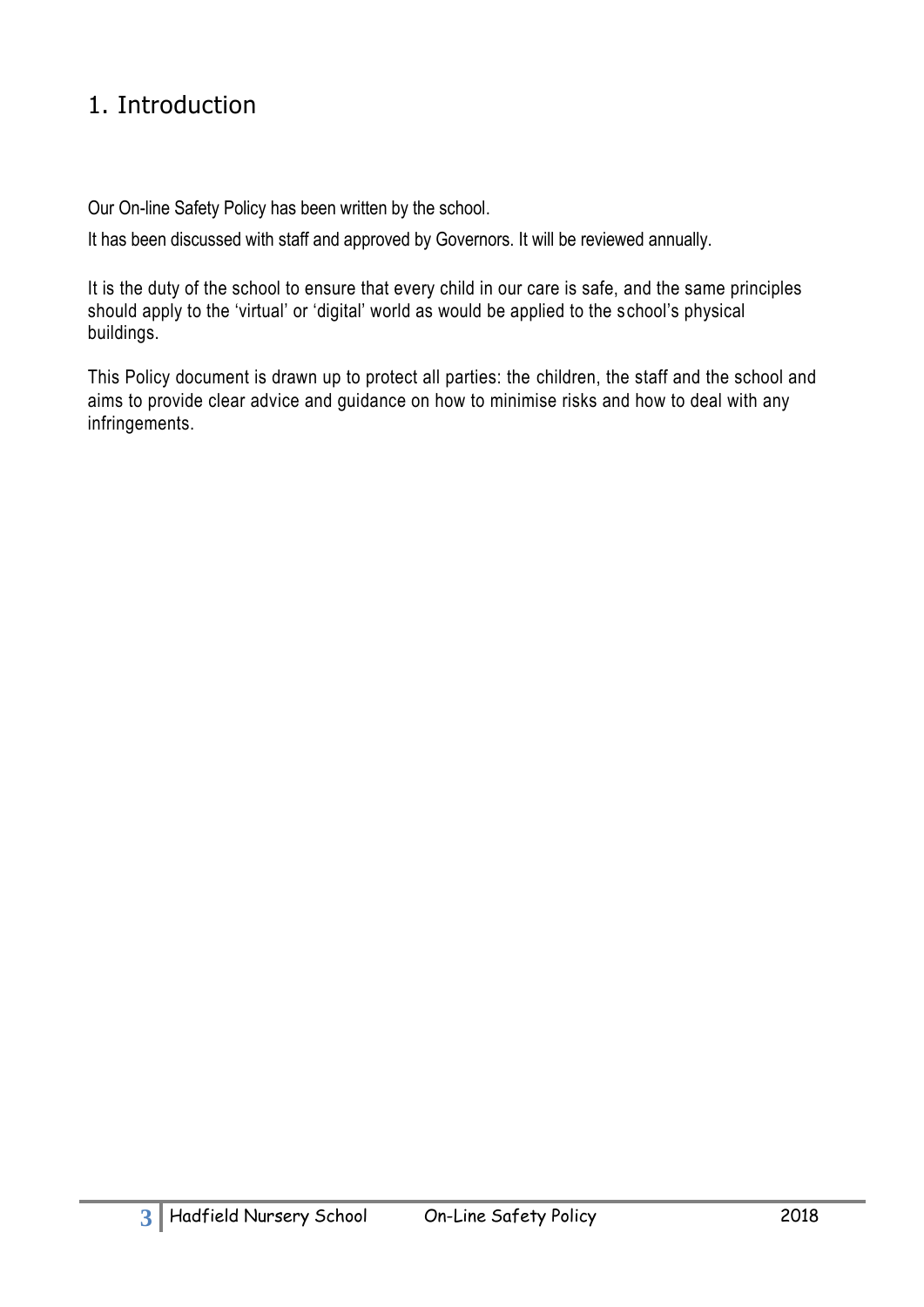# 2. Context and Background

#### **The technologies**

ICT in the 21st Century has an all-encompassing role within the lives of children and adults. New internet and online technologies are enhancing communication and the sharing of information.

Current and emerging Internet and online technologies used in school and, more importantly in many cases, used outside of school by children include:

- The Internet World Wide Web
- e-mail (by children older than our age group)
- Instant messaging (often using simple web cams) e.g. Instant Messenger)
- Web based voice and video calling (e.g. Skype)
- Online chat rooms (by children older than our age group)
- Online discussion forums
- Social networking sites (e.g. Facebook) (by families and children older than our age group))
- Blogs and Micro-blogs (e.g. Twitter) (by families and children older than our age group)
- Podcasting (radio / audio broadcasts downloaded to computer or MP3/4 player)
- Video broadcasting sites (e.g. You Tube)
- Music and video downloading (e.g. iTunes)
- Mobile phones with camera and video functionality
- Smart phones with e-mail, messaging and internet access

Our whole school approach to the safe use of ICT

Creating a safe ICT learning environment includes three main elements at this school:

- An effective range of technological tools;
- Policies and procedures, with clear roles and responsibilities
- Internet Safety teaching is embedded into the school curriculum and schemes of work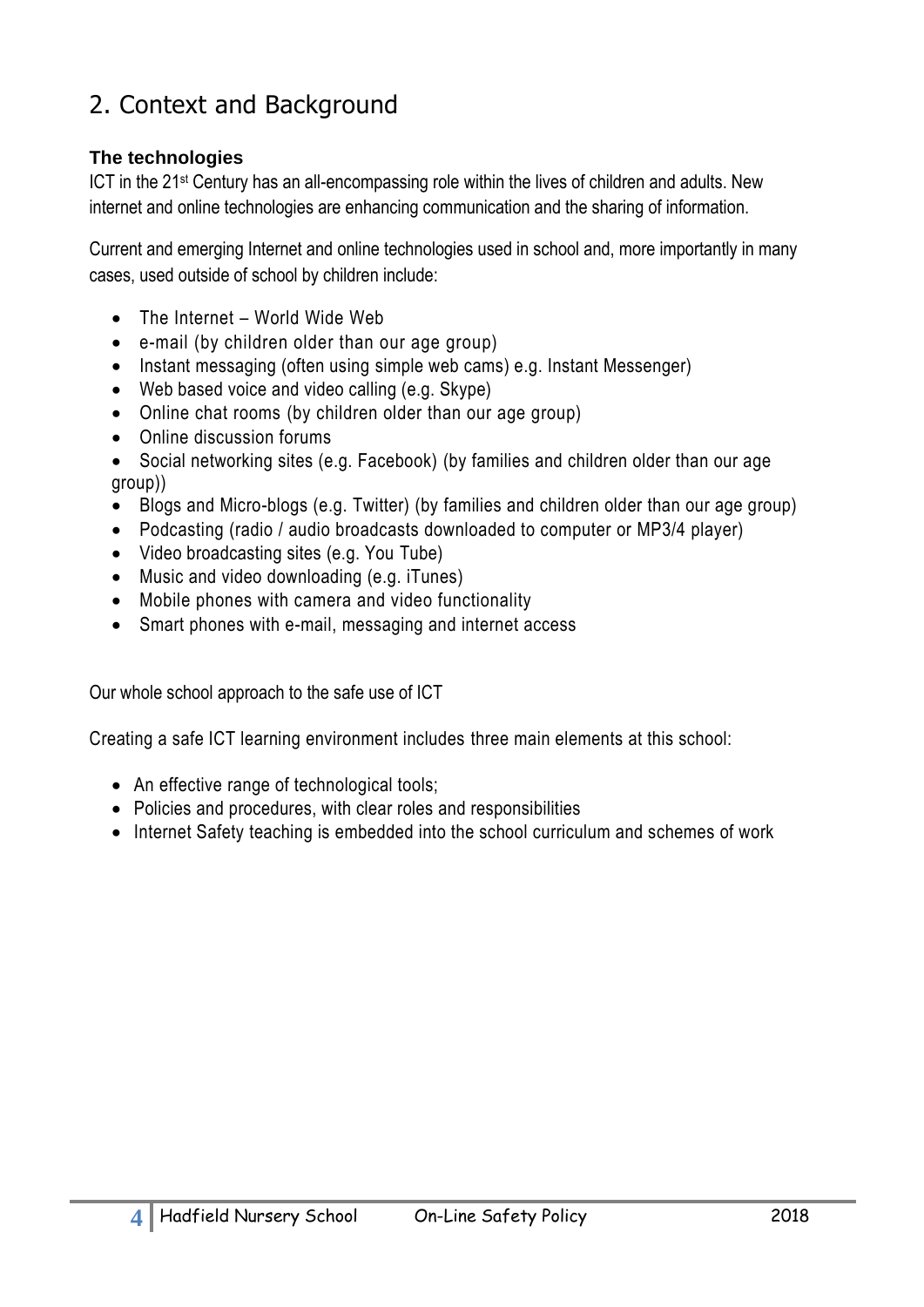# 3. Roles and Responsibilities

On-line-Safety is recognised as an essential aspect of strategic leadership in this school and the Head, with the support of Governors, aims to embed safe practices into the culture of the school.

#### **Leadership team**

The SLT ensures that the Policy is implemented across the school via the usual school monitoring procedures

#### **On- LineSafety Co-ordinator**

Our school Online-Safety Coordinator is Diane Mottershead. She is responsible for keeping up to date on all online-Safety issues and ensuring that staff are updated as necessary.

#### **Governors**

The School Governing body is responsible for overseeing and reviewing all school policies, including the Online-Safety Policy.

#### **School Staff**

All teachers are responsible for promoting and supporting safe behaviours at Hadfield Nursery School and for following school Online-Safety procedures. Central to this is fostering a 'No Blame' culture so pupils feel able to report any bullying, abuse or inappropriate materials.

Staff should ensure they are familiar with the school Online-Safety policy, and ask for clarification where needed.

They should sign the Staff Acceptable Internet Use agreement.

Class teachers should ensure that pupils are aware of the Online-Safety rules, introducing them at the beginning of each term to include each new intake of children..

#### **Pupils**

Pupils are expected to take an active part in planned activities to support their understanding and confidence in dealing with Online-Safety issues, both at home and school.

They are asked to agree to a set of guidelines and rules covering their responsibilities when using ICT at school

#### **Parents**

Parents are signposted to the school's website for information about the school's on-line safety policy on entrance to the school. We have advice and leaflets available about on-line safety and how they can help at home.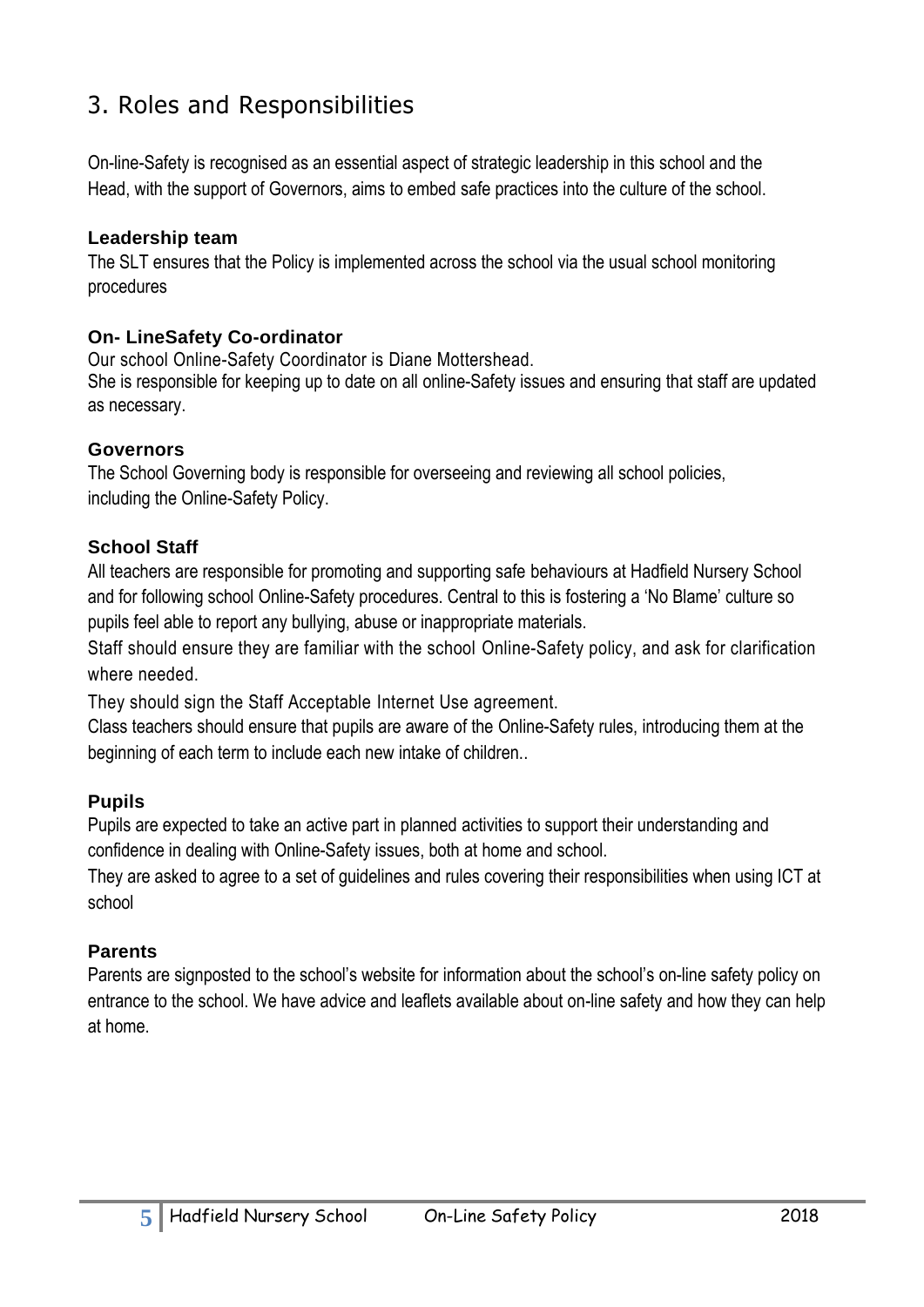# 4. Technical and hardware guidance

#### **School Internet provision**

The school uses the standard LA Internet Service Provider, which is KCOM & CAPITA provides an uncontended broadband connection of 10 MB.

### **Content filter**

Our Internet Provider uses a sophisticated content filter to ensure that as far as possible, only appropriate content from the Internet finds its way into school. Whilst this filtering technology is robust and generally effective at blocking unsuitable material, it is still possible for unsuitable material to occasionally get past the filter.

- All pupils and staff have been issued with dear quidelines on what to do if this happens, and parents will be informed where necessary.
- Pupils or staff who deliberately try and access unsuitable materials will be dealt with according to the rules outlined elsewhere in this document.

### **Downloading files and applications**

The Internet is a rich source of free files, applications, software, games and other material that can be downloaded and installed on a computer. Whilst some of this material may be useful, much is inappropriate, and may adversely affect the performance and reliability of school equipment.

 Pupils are not allowed to download any material from the Internet unless directed to do so by an appropriate staff member.

#### **Portable storage media**

 Staff are not allowed to use their own portable media storage (USB Keys etc). If use of any portable device results in an anti-virus message they should remove the device and immediately report to the ICT Administrator,

#### **Security and virus protection**

The school subscribes to Sophos Antivirus software. The software is monitored and updated regularly by the school technical support staff

 Any software messages or pop-up screens reporting evidence of viral infection should always be reported immediately to the ICT Administrator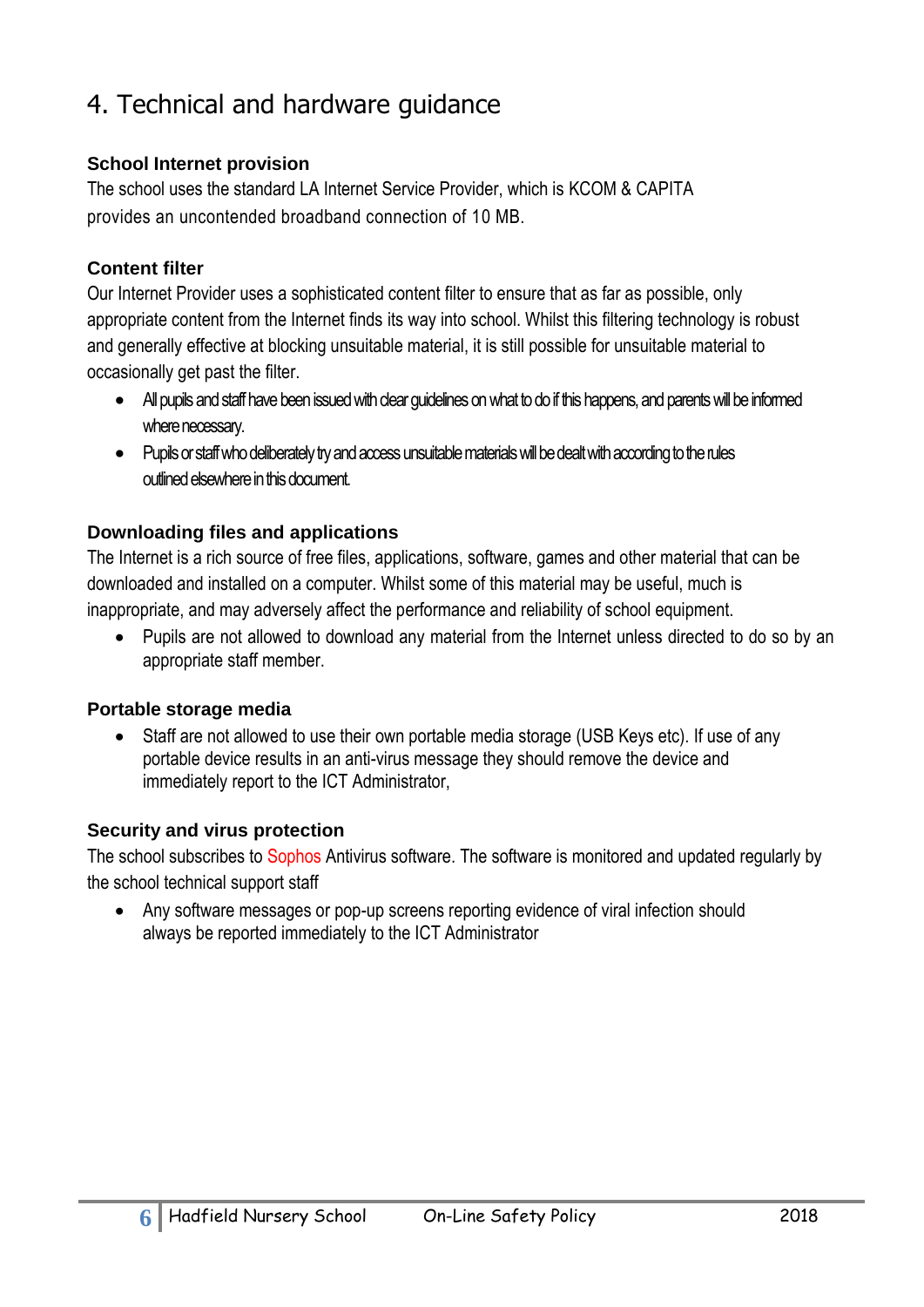# 5. On-line safety for Pupils

We believe it is our responsibility to prepare pupils for their lives in the modern world, and ICT is an integral part of that world. At our school we are committed to teaching pupils to use the ICT effectively and appropriately in all aspects of their education.

#### Internet access at school

#### **Use of the Internet by pupils**

Internet access is carefully controlled by teachers according to the age and experience of the pupils, and the learning objectives being addressed. Pupils are always actively supervised by an adult when using the Internet, and computers with Internet access are carefully located so that screens can be seen and monitored by staff.

#### **Access for all pupils**

In line with our inclusion policies across the school, we want to ensure that all out pupils have access to the Internet, particularly where this will directly support their learning.

#### **Out of Hours Provision**

The Nursery offers wrap-around provision from 8.00-8.30am and 3.45-4.30pm. There will be no unsupervised access to the Internet at any time during Out of Hours provision.

## Using the Internet for learning

The Internet is now an invaluable resource for learning for all our pupils, and we use it across the curriculum both for researching information and a source of digital learning materials.

Using the Internet for learning is a useful tool for teaching within the EYFS. We may teach our pupils how to find appropriate information on the Internet, and how to ensure as far as possible that they understand who has made this information available, and how accurate and truthful it is.

- Teachers carefully plan all Internet-based teaching to ensure that pupils are focused and using appropriate and relevant materials.
- Children are taught how to use search engines and how to evaluate Internet-based information as part of the ICT curriculum, and in other curriculum areas where necessary.

The following applies to older children and beyond the scope of nursery education:

- They are taught how to recognise the difference between commercial and non-commercial web sites, and how to investigate the possible authors of web-based materials.
- They are taught how to carry out simple checks for bias and misinformation
- They are taught that web-based resources have similar copyright status as printed and recorded materials such as books, films and music, and that this must be taken into consideration when using them.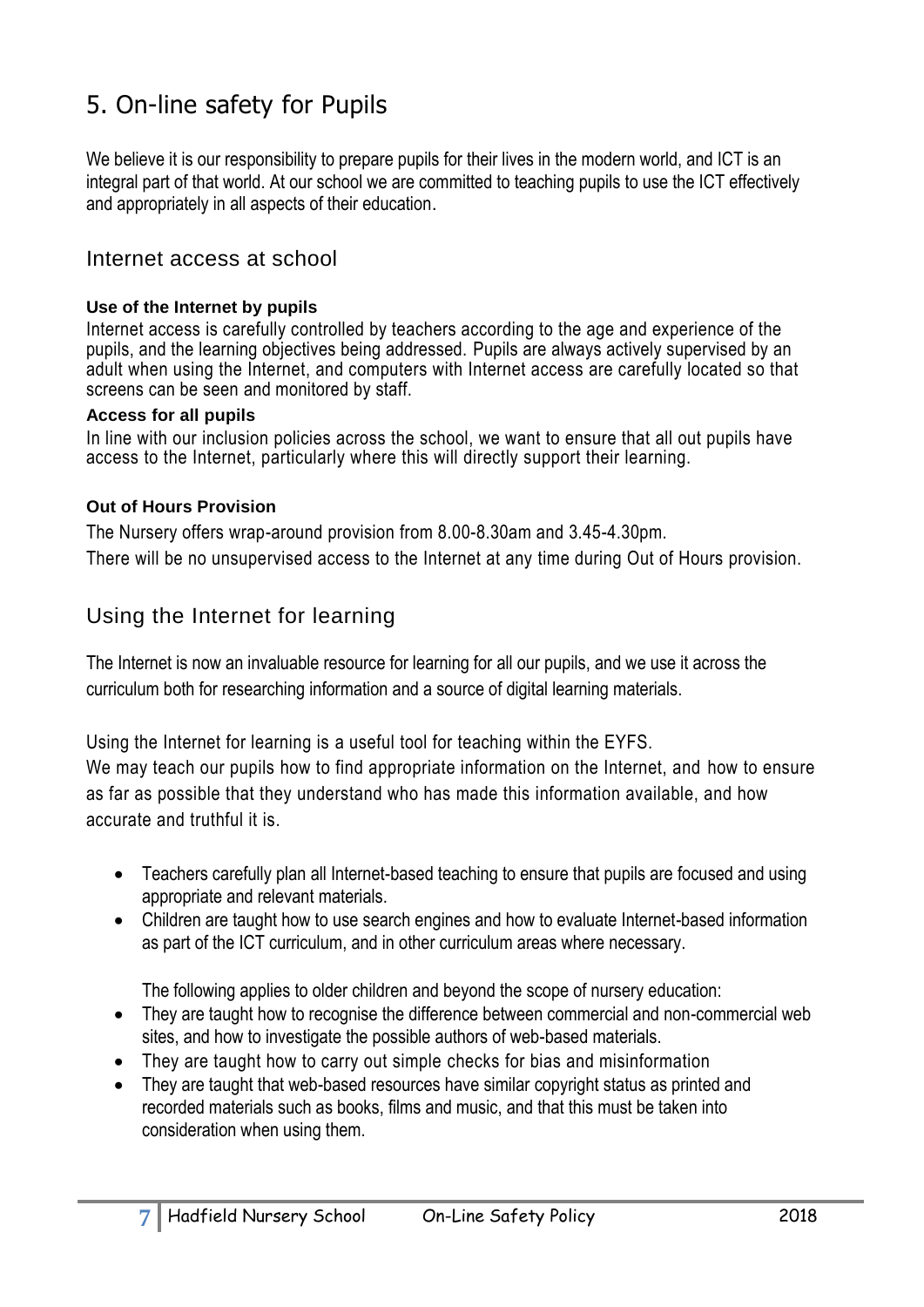# Teaching safe use of the Internet and ICT

We think it is crucial to teach pupils how to use the Internet safely, both at school and at home, and we begin to use the Kidsmart safety code to support our teaching in this area and share the information with parents:

Kidsmart has been developed by the Childnet charity, and is endorsed by the DfES [http://www.kidsmart.org.uk](http://www.kidsmart.org.uk/)

The main aspects of this approach include the following five SMART tips.

We begin with the last tip (number 5) at nursery and children learn about the others when they begin primary school

- 1. Safe Staying safe involves being careful and not giving out your name, address, mobile phone no., school name or password to people online...
- 2. Meeting someone you meet in cyberspace can be dangerous. Only do so with your parents'/carers' permission and then when they are present...
- 3. Accepting e-mails or opening files from people you don't really know or trust can get you into trouble - they may contain viruses or nasty messages...
- 4. Remember someone online may be lying and not be who they say they are. If you feel uncomfortable when chatting or messaging end the conversation...
- 5. Tell your parent or carer if someone or something makes you feel uncomfortable or worried...

## **Suitable material**

We encourage pupils to see the Internet as a rich and challenging resource, but we also recognise that it can be difficult to navigate and find useful and appropriate material. Where possible, and particularly with our young children, we provide pupils with suggestions for suitable sites across the curriculum, and staff always check the suitability of websites before suggesting them to children, or using them in teaching.

## **Non-Education materials**

We believe it is better to support children in finding their way around the Internet with guidance and positive role modeling rather than restrict Internet use to strict curriculum based research. As well as Internet material directly related to the curriculum, we encourage children to visit appropriate entertainment and child-oriented activity sites that have interesting and relevant activities, games and information, in free time at out-of-school-hours provision, and at home. There is a selection of links to such resources available from on the school website.

## **Unsuitable material**

Despite the best efforts of the LA and school staff, occasionally pupils may come cross something on the Internet that they find offensive, unpleasant or distressing. Pupils are taught to always report such experiences directly to an adult at the time they occur, so that action can be taken. The action will include:

- 1. Making a note of the website and any other websites linked to it.
- 2. Informing the ICT Administrator
- 3. Logging the incident ICT Incident Log File in the school office
- 4. Discussion with the pupil about the incident, and how to avoid similar experiences in future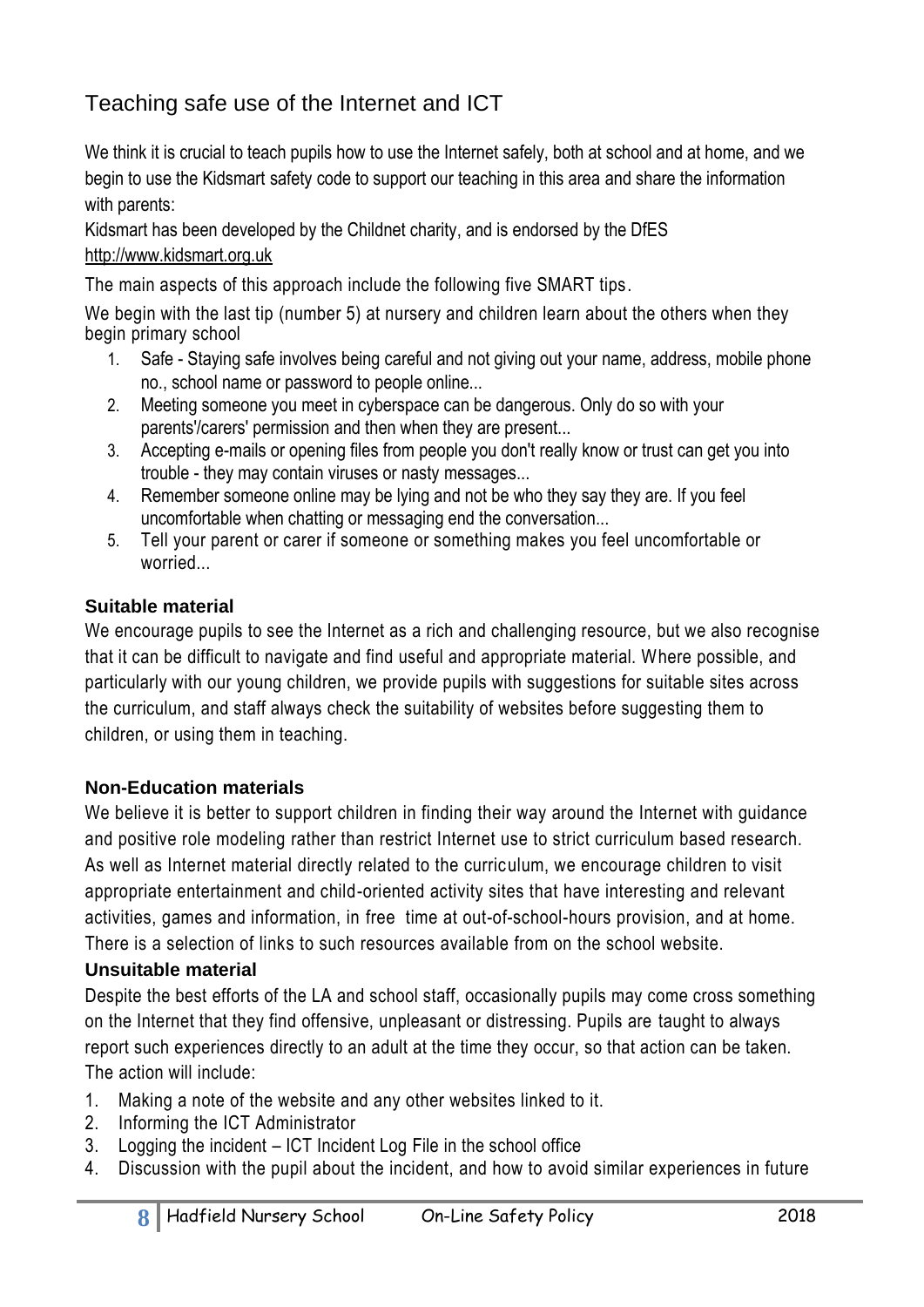## Using E-Mail at school

E-Mail is a valuable and stimulating method of communication that plays an important role in many aspects of our lives today. Staff have access to school e-mail accounts, but we do not have accounts for our young children.

## Chat, discussion and social networking sites

These forms of electronic communication are used more and more by older pupils out of school, and can also contribute to learning across a range of curriculum areas for children above our age range.

Online chat rooms, discussion forums and social networking sites present a range of personal safety and privacy issues for young people, and there have been some serious cases highlighted in the media.

We make available for our parents the resources, guidelines and materials offered by Kidsmart, as outlined above in the Safe use of the Internet section to teach children how to use chat rooms safely. This is to support parents who may have older children within the family.

All commercial Instant Messaging and Social Networking sites are filtered on-site as part of the LA Internet policy

Pupils may take part in discussion forums or post messages on bulletin boards that teachers have evaluated as part of specific lesson activities. Individual pupil names or identifying information would never be used.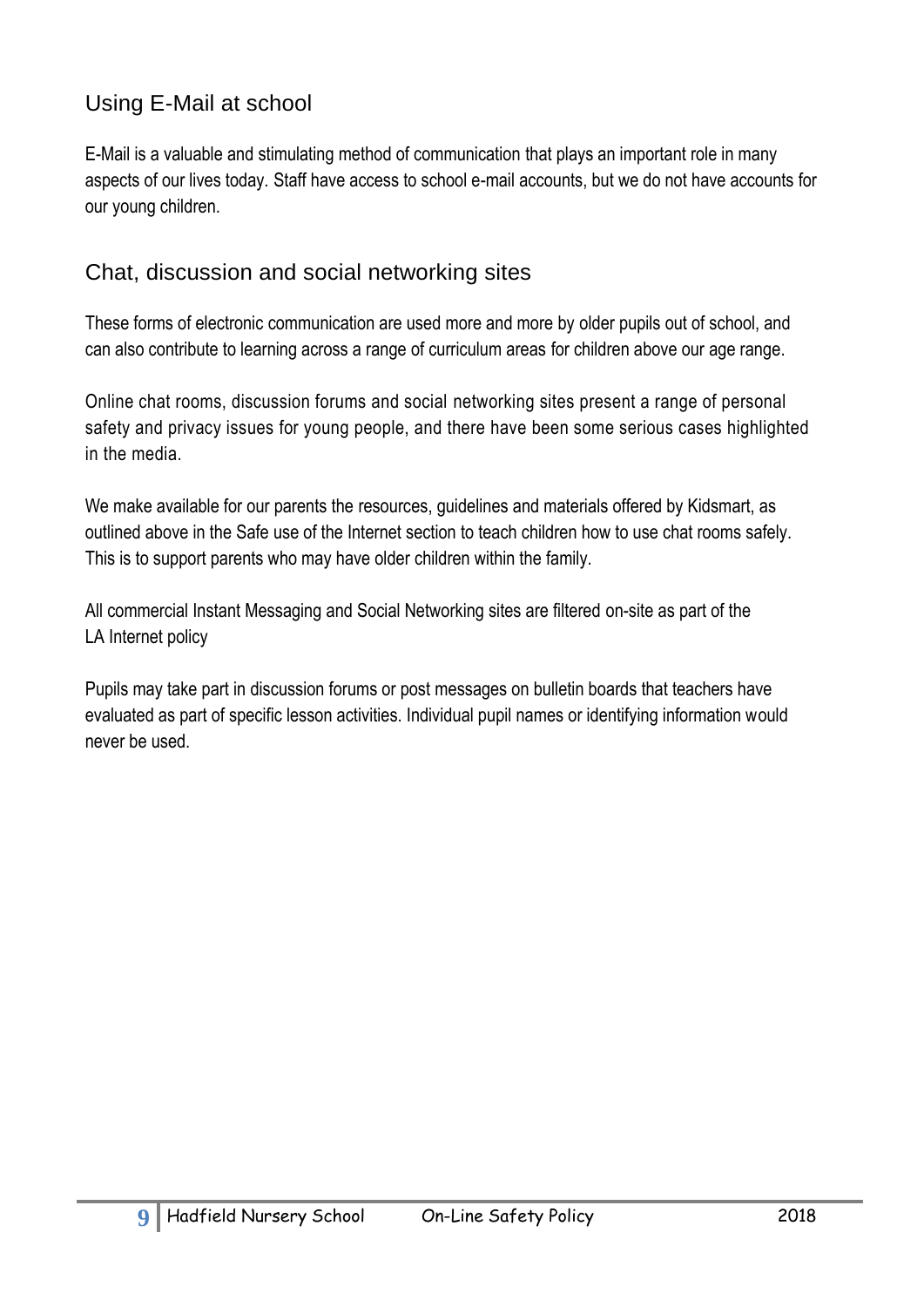## Internet-enabled mobile phones and handheld devices

More and more young people have access to sophisticated new internet-enabled devices such as SMART mobile phones, tablets and music players.

It is important that whilst the school recognises the potential advantages these devices can offer, there are clear and enforceable rules for their use in school, particularly when they give access to the Internet, and allow pictures and information to be remotely posted to a website or weblog. We do not allow the use of mobile phones or personal devices in school (except for the offices and staff room) and school devices such as i-pads and tablets are password protected and access to the internet is strictly adult controlled.

When children move to primary school they are taught the legal and moral implications of posting photos and personal information from mobile phones to public websites etc and how the data protection and privacy laws apply.

Cyberbullying - Online bullying and harassment

Online bullying and harassment via Instant messaging, mobile phone texting, e-mail and chat rooms are potential problems that can have a serious effect on older pupils. Our school has a range of strategies and policies to prevent online bullying, outlined in various sections of this policy. These include:

- No access to public chat-rooms, Instant Messaging services and bulletin boards.
- Pupils are taught how to use the Internet safely and responsibly, and are given access to guidance and support resources from a variety of sources.

We encourage pupils to discuss any concerns or worries they have about online bullying and harassment with staff, and have a range of materials available to support pupils and their families.

- Complaints of cyber-bullying are dealt with in accordance with our Anti-Bullying Policy.
- Complaints related to child protection are dealt with in accordance with school child protection procedures.

## Contact details and privacy

As specified elsewhere in this policy, pupil's personal details, identifying information, images or other sensitive details will never be used for any public Internet-based activity unless written permission has been obtained from a parent or legal guardian.

Pupils are taught that sharing this information with others can be dangerous – see Teaching the Safe Use of the Internet.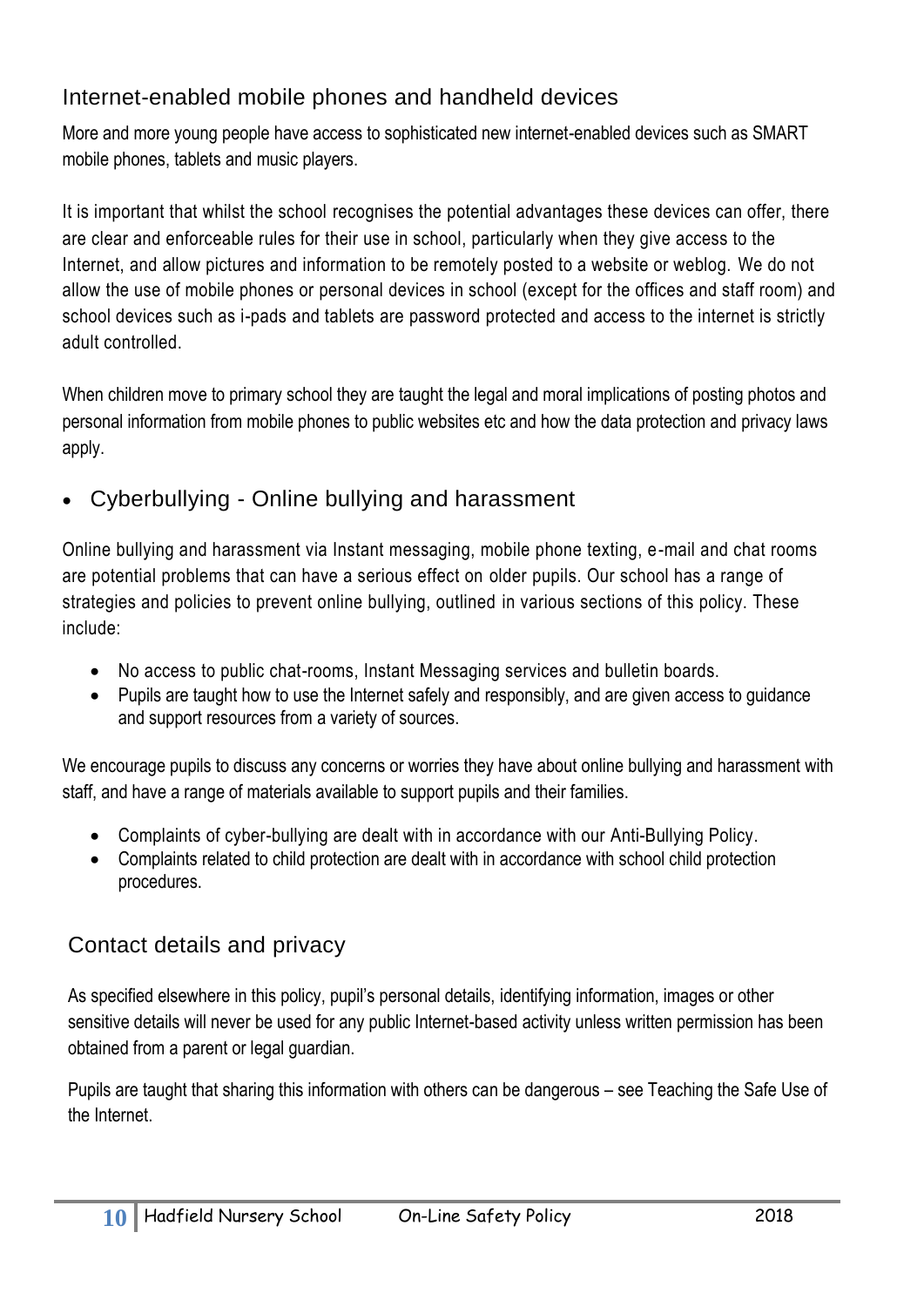## School and pupil websites – pictures and pupil input

Any work that is published on a public website and attributed to members of our school community will reflect our school, and will therefore be carefully checked for mistakes, inaccuracies and inappropriate content.

Pupils may add to our web pages. These pages will generally only be made available to other school users, as part of the password protected area.

## Deliberate misuse of the Internet facilities

Our young children should not be accessing the internet unsupervised. If any incident occurs where a child has accessed unsuitable material the incident is logged and children are taught what to do if something comes up on the screen that they are uncomfortable about.

## How will complaints regarding On-line safety be handled?

It is the duty of the school to ensure that every child in our care is safe, and the same principles should apply to the 'virtual' or 'digital' world as would be applied to the school's physical buildings.

With the international scale and linked nature of Internet content, the availability of mobile technologies and speed of change, it is not possible to guarantee that unsuitable material will never appear on a school computer or mobile device. Neither the school nor the Local Authority can accept liability for material accessed, or any consequences of Internet access.

Staff and pupils are given information about infringements in use and possible sanctions. Sanctions available include:

- All incidents will be recorded
- Interview/counselling by class teacher, Senior Management Team, e-Safety Coordinator and Headteacher;
- informing parents or carers;
- removal of Internet or computer access for a period,
- referral to LA / Police.

The On-line Safety Coordinator acts as first point of contact for any complaint. Any complaint about staff misuse is referred to the Head teacher.

## 9. Use of the Internet and ICT resources by school staff The Internet

Our school understands that the Internet is a valuable resource for school staff. It provides a wealth of resources, teaching materials and information that teachers can use across the curriculum. It allows staff to share resources with other schools, and to engage in debate and discussion.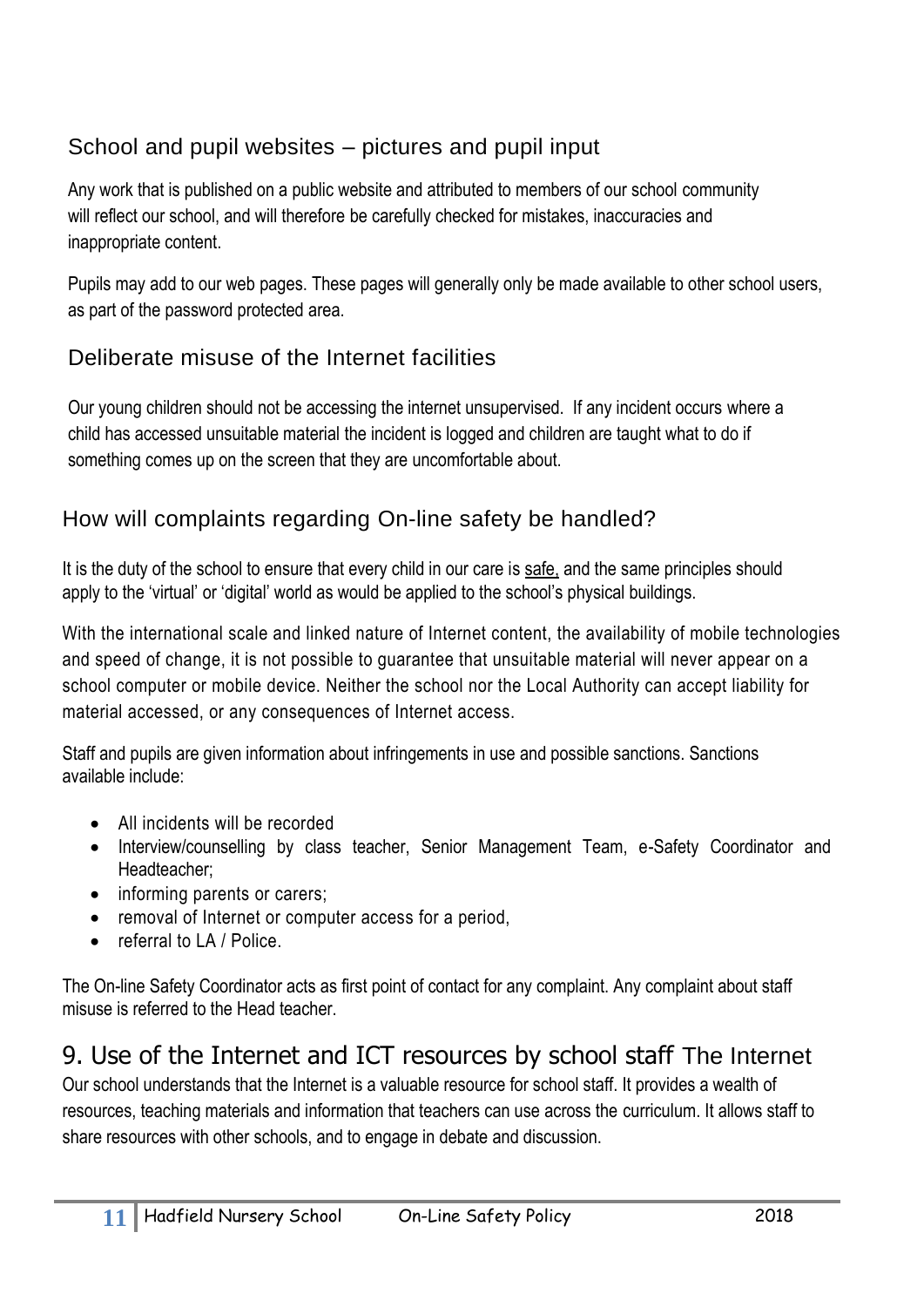We are committed to encouraging and supporting our school staff to make the best use of the Internet and all the opportunities it offers to enhance our teaching and support learning.

## Internet Availability

To enable staff to make full use of these important resources, the Internet is available in school to all staff for professional use. The school also provides an OPENHIVE user account that gives further access to specific resources, online tools and email, Including<https://derbyshire.inthehive.net/learning/sitePages/home.aspx>

## ICT Equipment and Resources

The school also offers staff access to appropriate ICT equipment and resources, including computers, laptops, tablets, interactive whiteboards, data projectors, digital cameras, video camcorders, sound recorders, control and data logging equipment and a range of professional and curriculum software

## Professional use

Staff are expected to model appropriate ICT and Internet use at all times. This supports our commitment to encouraging safe and appropriate ICT and Internet use by our pupils both in school and at home.

Staff are also careful to consider inclusion and equalities issues when using ICT and the Internet, and to provide pupils with appropriate models to support the school Inclusion and Equal Opportunities policies.

Staff who need support or INSET in using ICT as part of their professional practice can ask for support from the ICT Co-ordinator.

## Personal use of the Internet and ICT resources

Some equipment (including laptops) is available for loan to staff, with permission from the Headteacher. The appropriate forms and agreements must be signed.

However, all staff must be aware of the school policy on using school Internet and ICT resources for personal use. These are outlined in the staff agreement form below.

## E-mail

We recognise that e-mail is a useful and efficient professional communication tool. To facilitate this, staff members will be given a school e-mail address and we ask staff to use it for all professional communication with colleagues, organisations, companies and other groups.

Staff are reminded that using this e-mail address means that they are representing the school, and all communications must reflect this.

E-mail accounts provided by the school may sometimes need to be accessed, although personal privacy will be respected.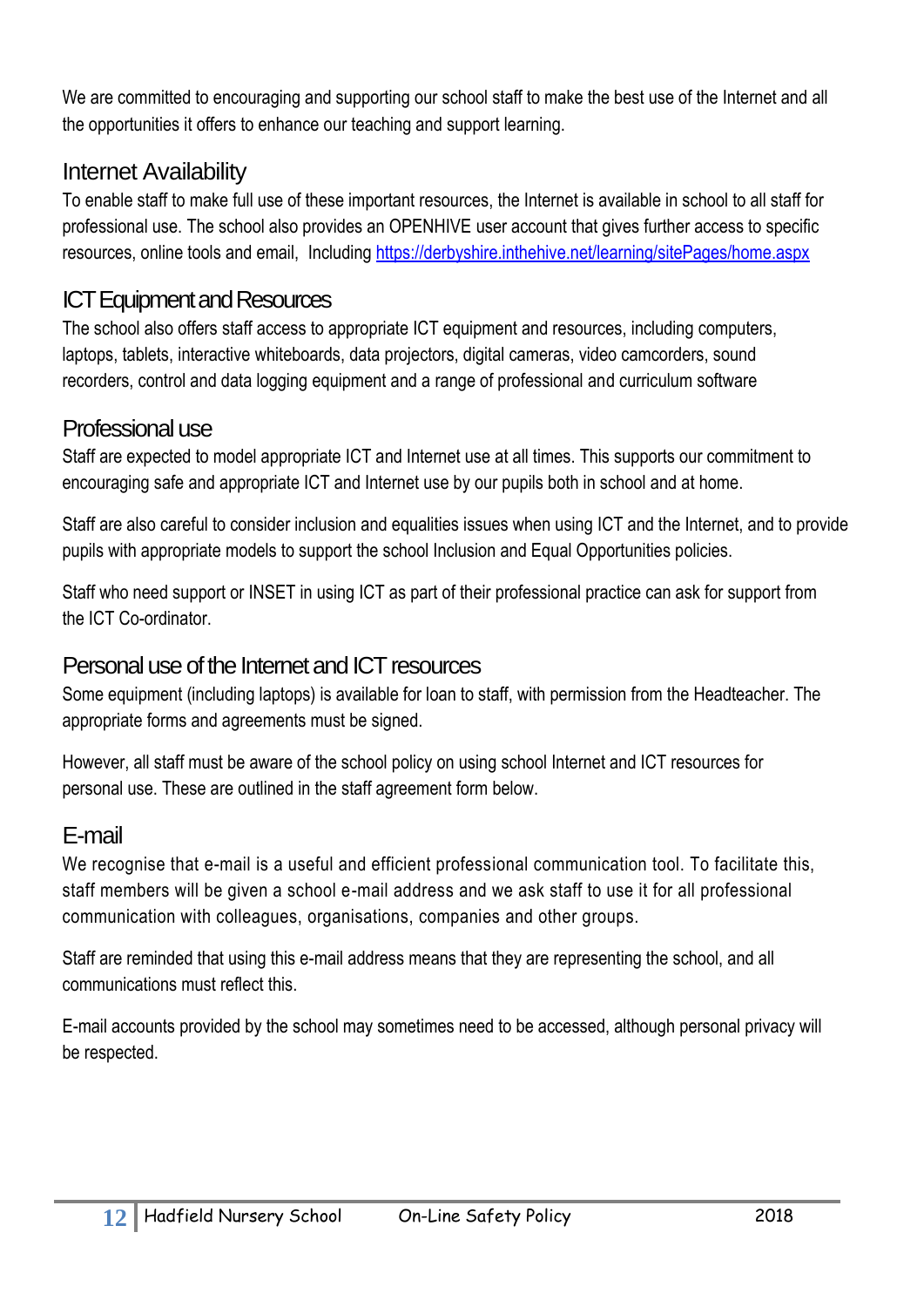## Online discussion groups, bulletin boards and forums, online chat and messaging

We realise that a growing number of educationalists and education groups use discussion groups, online chat forums and bulletin board to share good practice and disseminate information and resources.

The use of online discussion groups and bulletin boards relating to professional practice and continuing professional development is encouraged, although staff are reminded that they are representing the school, and appropriate professional standards should apply to all postings and messages.

## Social Networking

The school appreciates that many staff will use social networking sites and tools. The use of social networking tools and how it relates to the professional life of school staff is covered in Staff Professional Conduct expectations and agreements.

## Data Protection and Copyright

The school has data protection policy in place – please see separate documentation for more details.

Staff are aware of this policy, and how it relates to Internet and ICT use, in particular with regard to pupil data and photographs, and follow the guidelines as necessary.

Staff understand that there are complex copyright issues around many online resources and materials, and always give appropriate credit when using online materials or resources in teaching and learning materials. They also support pupils to do the same.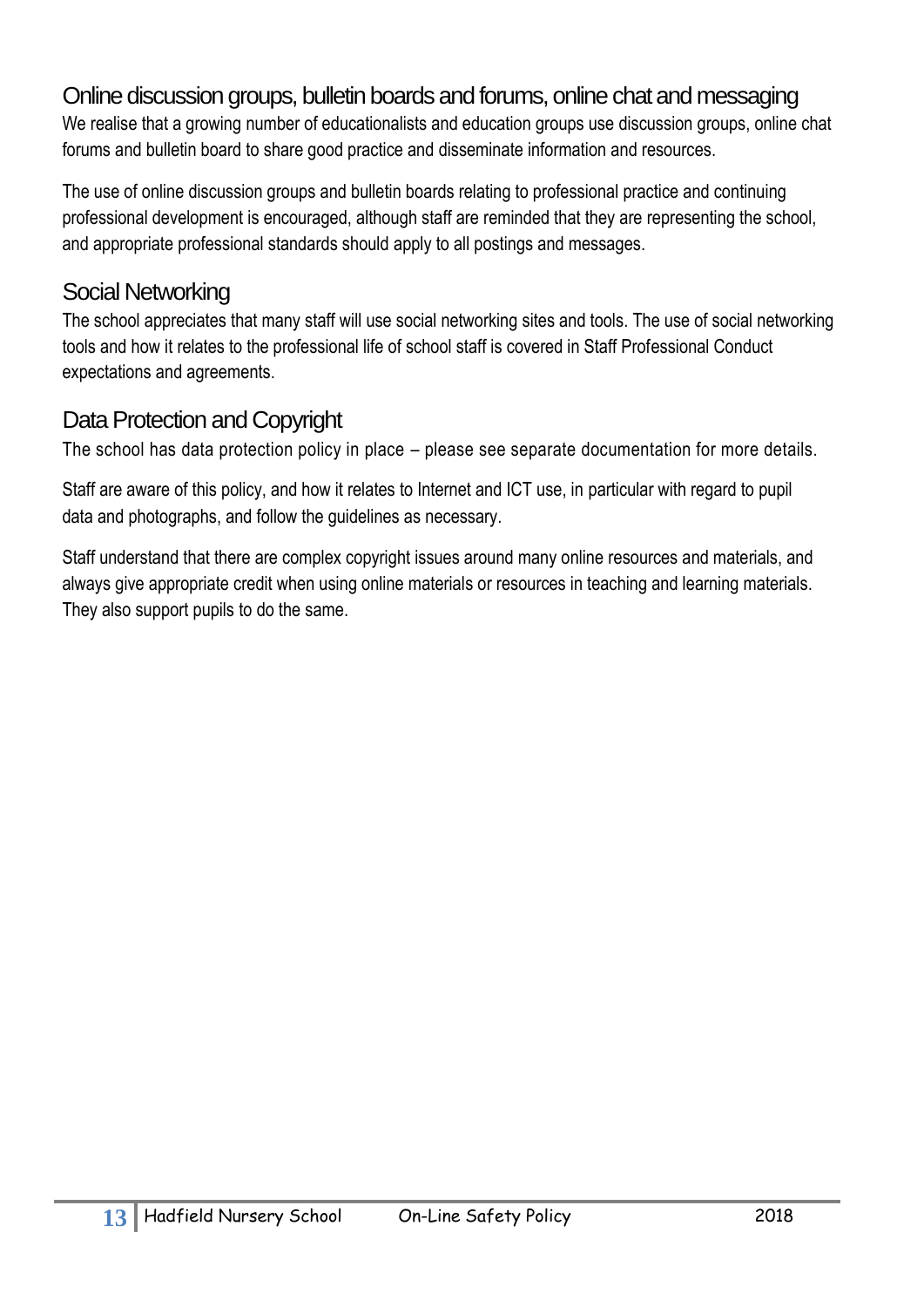# Hadfield Nursery School

## On-Line Safety Policy Staff Agreement Form

This document covers use of school digital technologies, networks etc both in school and out of school. Access

- I will obtain the appropriate log on details and passwords from the ICT Technician.
- I will not reveal my password(s) to anyone other than the persons responsible for running and maintaining the system.
- If my password is compromised, I will ensure I change it. I will not use anyone else's password if they reveal it to me and will advise them to change it.
- I will not allow unauthorised individuals to access school ICT systems or resources

#### Appropriate Use

- I will only use the school's digital technology resources and systems for professional purposes or for uses deemed 'reasonable' by the Head and Governing Body.
- I will never view, upload, download or send any material which is likely to be unsuitable for children or material that could be considered offensive to colleagues. This applies to any material of a violent, dangerous or inappropriate sexual content.
- I will not download, use or upload any material which is copyright, does not have the appropriate licensing or that might compromise the network
- I will report any accidental access to, or receipt of inappropriate materials, or filtering breach to the e-Safety coordinator or member of the SMT and log in the appropriate file.

#### Professional Conduct

- I will not engage in any online activity that may compromise my professional responsibilities
- I will ensure that any private social networking sites / blogs etc that I create or actively contribute to are not confused with my professional role
- I will never include pupils or former pupils as part of a non-professional social network or group
- I will ensure that I represent the school in a professional and appropriate way when sending e-mail, contributing to online discussion or posting to public websites using school facilities
- I will not browse, download or send material that could be considered offensive to colleagues
- I will report any accidental access to, or receipt of inappropriate materials, or filtering breach to the appropriate line manager / school named contact and log in the appropriate file.

#### Personal Use

- I understand that I may use Internet facilities for personal use at lunchtimes and break time, where computers are available and not being used for professional or educational purposes.
- I understand that I may access private e-mail accounts during the availability periods outlined above for personal use, but will not download any attachments, pictures or other material onto school computers, or onto the school network area.
- I understand that the forwarding of e-mail chain letters, inappropriate 'jokes' and similar material is forbidden.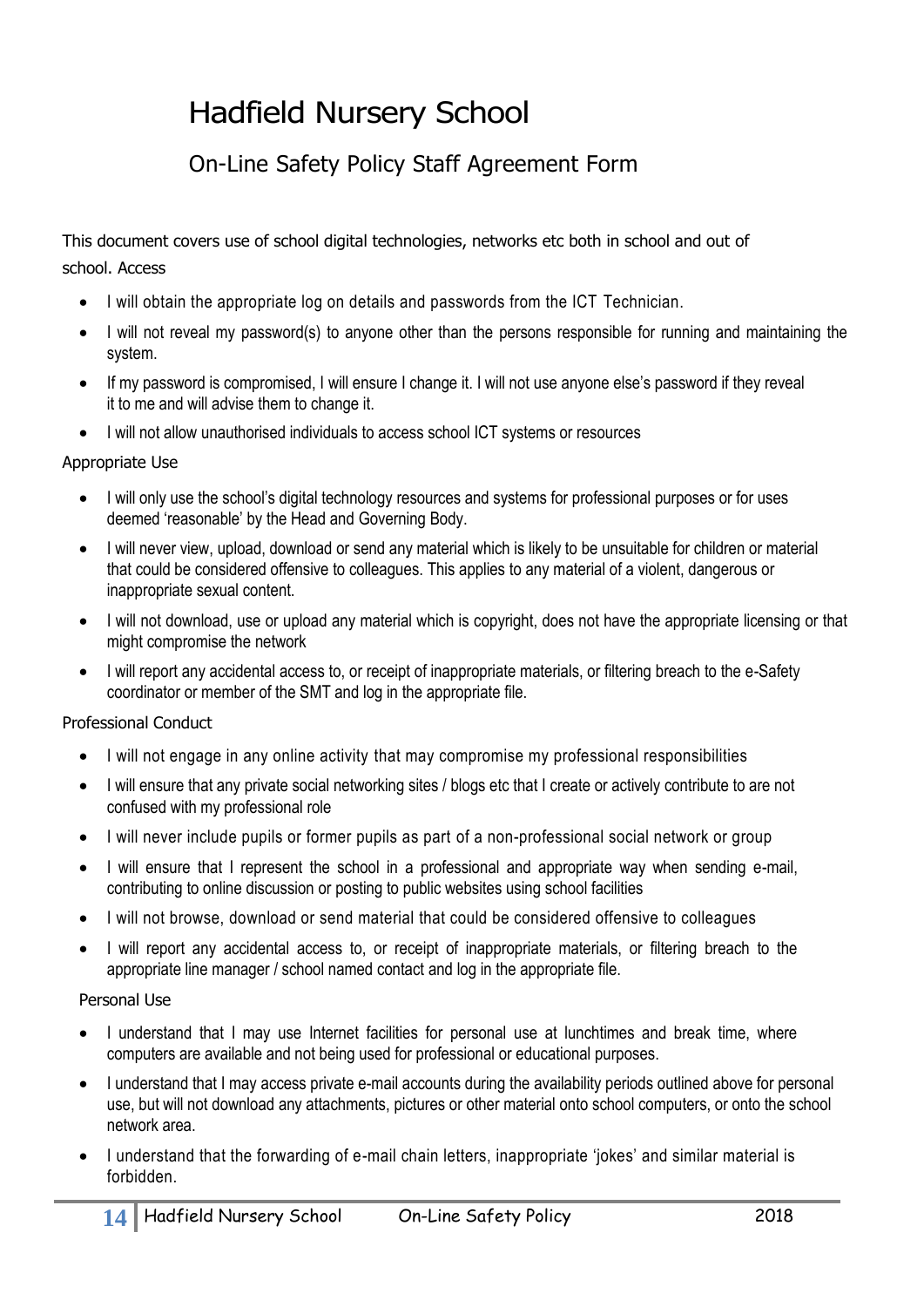I will not use the school Internet facilities for personal access to public discussion groups or social networking sites

Email

- I will only use the approved, secure email system for any school business
- I will only use the approved school email, or other school approved communication systems with pupils or parents/carers, and only communicate with them on appropriate school business.

Use of School equipment out of school

- I agree and accept that any computer or laptop loaned to me by the school, is provided to support my professional responsibilities and that I will notify the school of any "significant personal use" as defined by HM Revenue and Customs.
- I will return school equipment regularly (to be agreed with ICT Administrator) to be checked and updated
- I will not connect a computer, laptop or other device (including USB flash drive), to the network / Internet that does not have up-to-date anti-virus software

Teaching and Learning

- I will always actively supervise, or arrange for suitable supervision of pupils that I have directed or allowed to use the Internet
- I will embed the school's e-safety curriculum into my teaching, using agreed resources and materials
- I will ensure I am aware of digital safety-quarding issues so they are appropriately embedded in my classroom practice
- I will only use the Internet for professional purposes when pupils are present in an ICT suite, or a classroom with Internet access

Photographs and Video

- I will not use personal digital cameras or camera phones for taking and transferring images of pupils or staff without permission and will not store images at home without permission
- I will never associate pupil names or personal information with images or videos published in school publications or on the Internet (in accordance with school policy and parental guidance)

Data protection

- I will not give out or share personal addresses (including email), telephone / fax numbers of any adult or students working at the school.
- I will not take pupil data, photographs or video from the school premises without the full permission of the head teacher e.g. on a laptop, memory stick or any other removable media
- I will ensure that I follow school data security protocols when using any confidential data at any location other than school premises
- I will respect the privacy of other users' data, and will never enter the file areas of other staff without their express permission
- I understand that data protection policy requires that any information seen by me with regard to staff or pupil information, held within the school's information management system, will be kept private and confidential, EXCEPT when it is deemed necessary that I am required by law to disclose such information to an appropriate authority.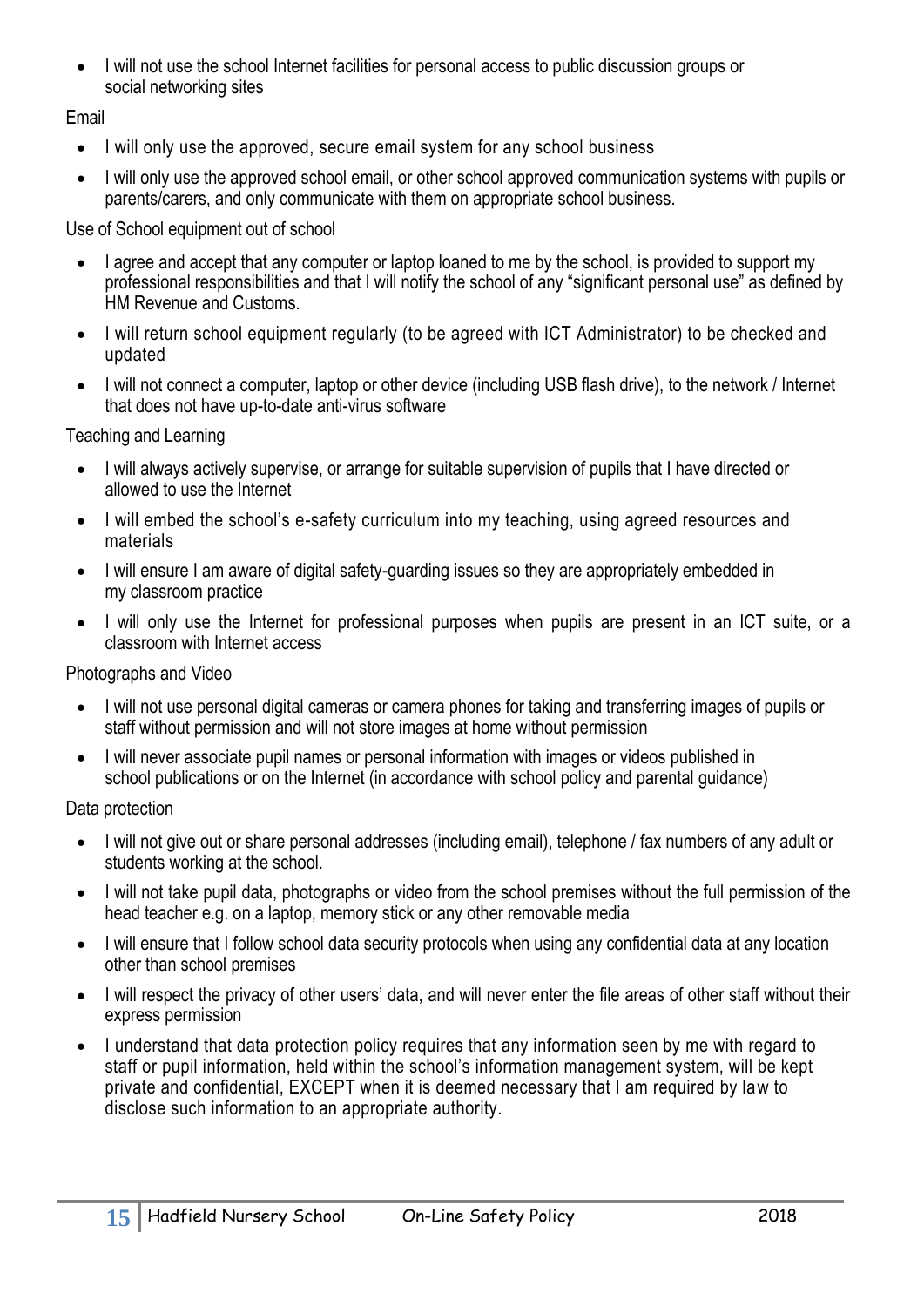Copyright

- I will not publish or distribute work that is protected by copyright
- I will encourage pupils to reference online resources and websites when they use them in a report or publication

## User Signature

I agree to abide by all the points above.

I understand that it is my responsibility to ensure that I remain up-to-date and read and understand the school's most recent online-safety policies.

I agree to have a school user account, be connected to the Internet via the school network and be able to use the school's ICT resources and systems.

Authorised Signature (Head Teacher) I approve this user to be set-up.

Signature ..................................................... Date ................................................

Full Name ....................................................................... (printed)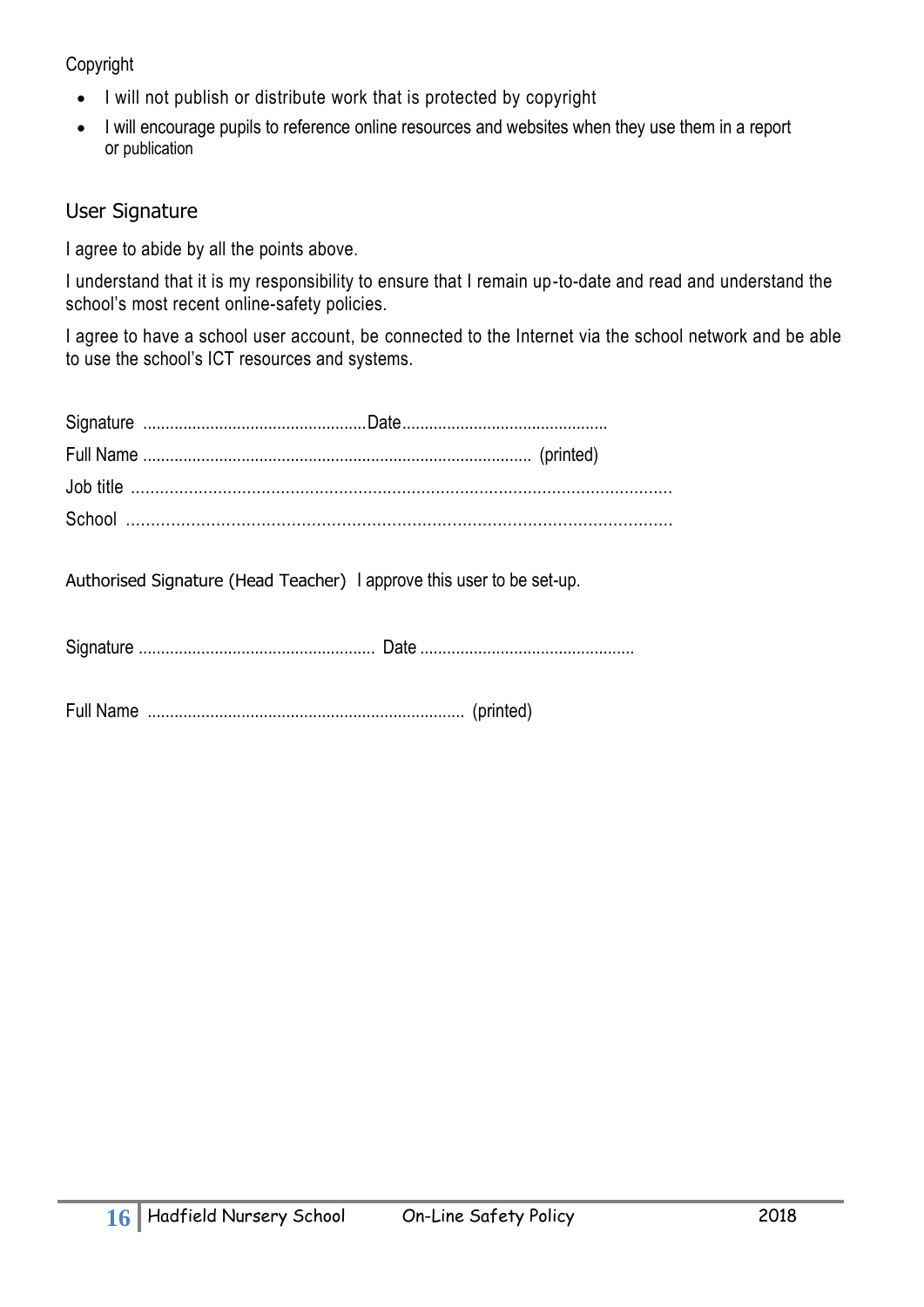# 11. Data Protection Policy

Our school is aware of the data protection law as it affects our use of the Internet, both in administration and teaching and learning.

We adhere to the LA Guidelines on Data protection.

Staff and pupils understand the legal and disciplinary implications of using the Internet at school for illegal purposes.

Where appropriate, the police and other relevant authorities will be involved in cases of deliberate misuse or abuse of the Internet by members of the school community using the connection provided by the school.

# 12. Staff Laptop and ICT Equipment Loans

Any member of staff who borrows or uses a school laptop, computer or any other ICT equipment must adhere to all aspects of this online-Safety Policy.

This must be the case wherever the laptop, computer or other such device is being used as it remains the property of Hadfield Nursery School at all times.

Staff must undertake to take proper care of the equipment whilst in their possession and will abide by the requirements of the school's insurance policy with regard to protecting the equipment from loss or damage. They must also agree that, should the equipment be lost or damaged due to exposure to a non-insured risk, they will replace or arrange for the repair of the equipment at their own expense.

Staff must sign the 'Staff Laptop and Computer Loans Agreement before taking the equipment away from the school premises.